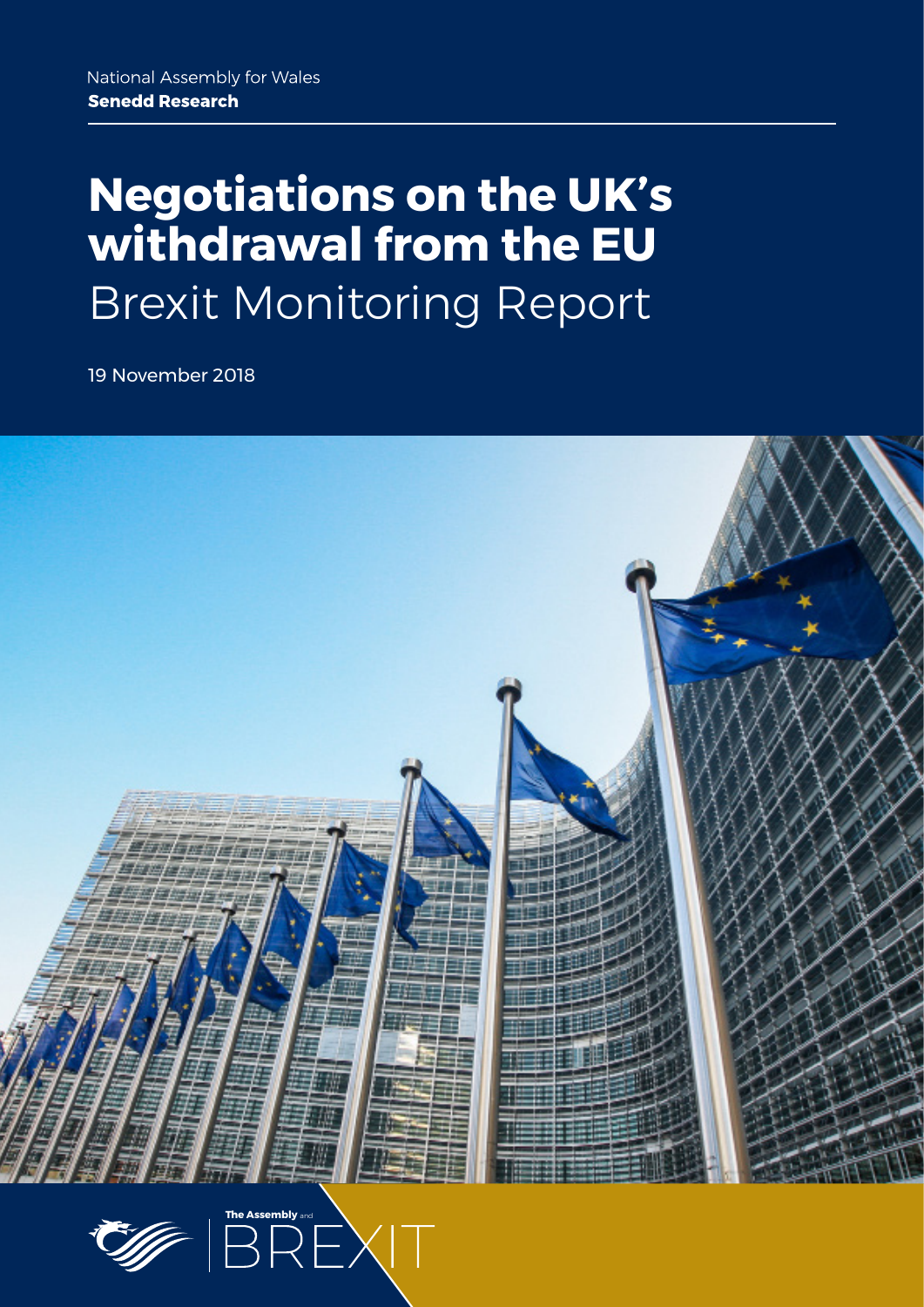

The National Assembly for Wales is the democratically elected body that represents the interests of Wales and its people, makes laws for Wales, agrees Welsh taxes and holds the Welsh Government to account.

#### **© National Assembly for Wales Commission Copyright 2018**

The text of this document may be reproduced free of charge in any format or medium providing that it is reproduced accurately and not used in a misleading or derogatory context. The material must be acknowledged as copyright of the National Assembly for Wales Commission and the title of the document specified.

## **Negotiations on the UK's withdrawal from the EU** Brexit Monitoring Report

19 November 2018

An electronic copy of this document can be found on the National Assembly website: **www.assembly.wales**

Copies of this document can also be obtained in accessible formats including Braille, large print, audio or hard copy from:

**National Assembly for Wales Cardiff Bay CF99 1NA**

Tel: **0300 200 6307** Email: **[GarethDavid.Thomas@assembly.wales](mailto:GarethDavid.Thomas%40assembly.wales?subject=)** Twitter: **[@SeneddResearch](http://www.twitter.com/@SeneddResearch)** Blog: **[SeneddResearch.blog](http://SeneddResearch.blog)**

#### **Authors:**

Gethin Davies, Peter Hill, Gareth Thomas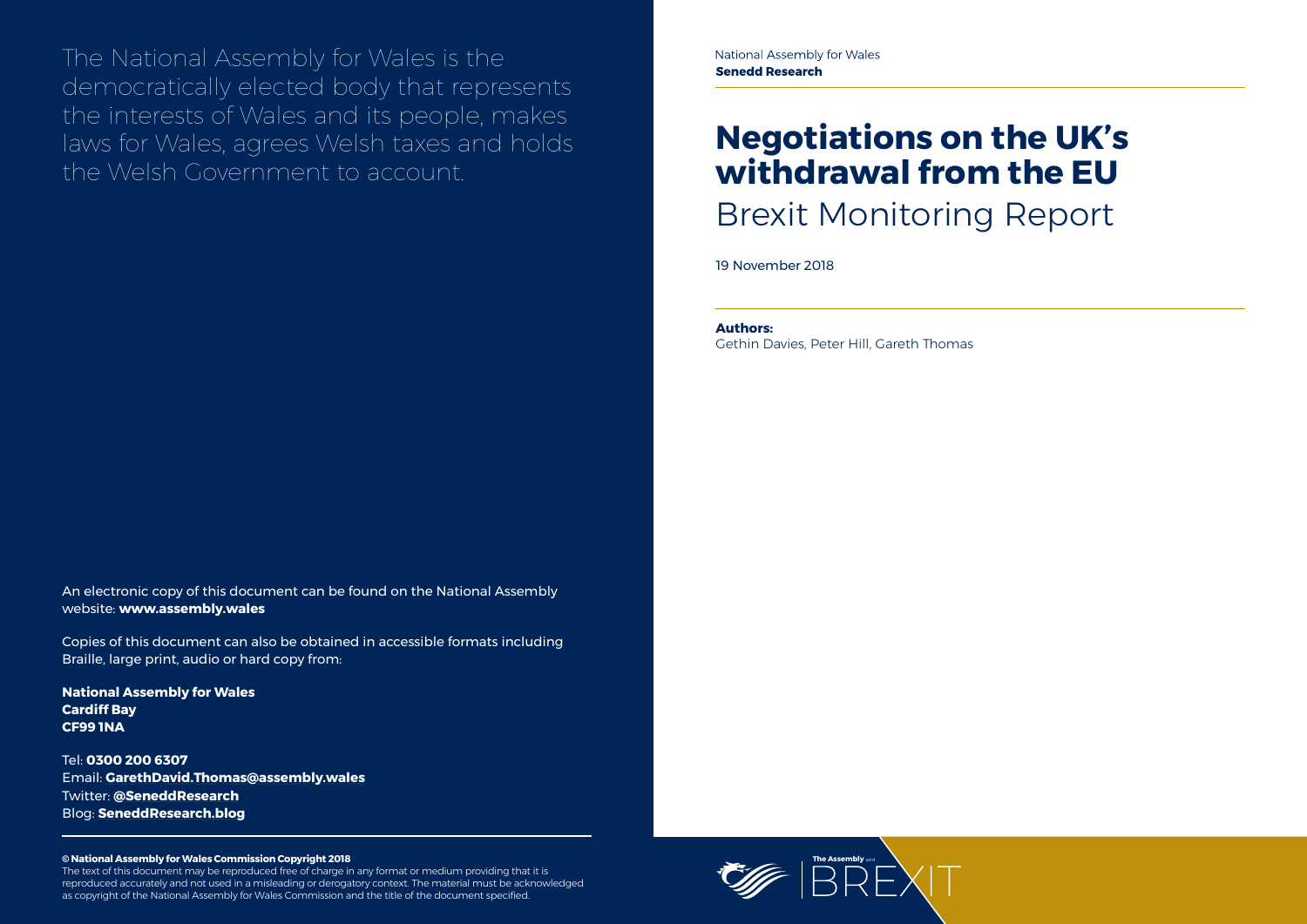#### **Contents**

#### **2. [Key areas of interest to the External Affairs Committee.......](#page-6-0) 8**

**3. Welsh Government response [.........................................................12](#page-8-0)**

### 1. Introduction

This report provides an update on developments relating to the Article 50 Negotiations on the UK's withdrawal from the EU since 11 October 2018.

This paper provides:

- A summary of the latest developments in the negotiations and the related UK legislation;
- An analysis of the key issues of interest to the External Affairs and Additional Legislation Committee (the Committee); and
- A summary of the Welsh Government's response to the latest developments.

- **The main development is the agreement of the draft Withdrawal Agreement [between the UK and EU](https://assets.publishing.service.gov.uk/government/uploads/system/uploads/attachment_data/file/756374/14_November_Draft_Agreement_on_the_Withdrawal_of_the_United_Kingdom_of_Great_Britain_and_Northern_Ireland_from_the_European_Union.pdf)**, with the UK Government Cabinet collectively signing this off on 14 November. An emergency summit of the European Council **[has](https://www.consilium.europa.eu/en/press/press-releases/2018/11/15/remarks-by-president-donald-tusk-after-his-meeting-with-brexit-eu-chief-negotiator-michel-barnier/)  [been confirmed by Donald Tusk](https://www.consilium.europa.eu/en/press/press-releases/2018/11/15/remarks-by-president-donald-tusk-after-his-meeting-with-brexit-eu-chief-negotiator-michel-barnier/)**, the President of the European Council, for 9.30am 25 November to finalise and sign off the deal, provided that nothing extraordinary happens.
- A political declaration on the future relationship between the EU and the UK will be agreed by 20 November, and EU Member States will have 48 hours to evaluate it. An **[outline political declaration of the future relationship](https://assets.publishing.service.gov.uk/government/uploads/system/uploads/attachment_data/file/756378/14_November_Outline_Political_Declaration_on_the_Future_Relationship.pdf)** was published on 14 November.
- **The Prime Minister, Theresa May, made a [statement to the press](https://www.gov.uk/government/speeches/pms-statement-on-brexit-14-november-2018)** on 14 November, in which she stated that the deal is the best one that can be negotiated, and delivers on the vote of the referendum. She went on to comment that the deal brings back control of the UK's money, laws and borders; ends free movement; and protects jobs, security and the union.
- **The Prime Minister then made a statement to the House of Commons on the** deal on 15 November.
- Accompanying the withdrawal agreement, the UK Government has published an **[explainer of the agreement](https://assets.publishing.service.gov.uk/government/uploads/system/uploads/attachment_data/file/756376/14_November_Explainer_for_the_agreement_on_the_withdrawal_of_the_United_Kingdom_of_Great_Britain_and_Northern_Ireland_from_the_European_Union___1_.pdf)**, and also a **[technical explanatory note](https://assets.publishing.service.gov.uk/government/uploads/system/uploads/attachment_data/file/756375/14_November_Technical_Explanatory_Note_Arts_6-8_Northern_Ireland_Protocol.pdf)** on how articles 6 to 8 of the Northern Ireland Protocol would operate if they came into effect. The European Commission has also published a **[questions and answers](http://europa.eu/rapid/press-release_MEMO-18-6422_en.htm)  [document](http://europa.eu/rapid/press-release_MEMO-18-6422_en.htm)** on what is in the withdrawal agreement, and **[a factsheet](http://europa.eu/rapid/press-release_MEMO-18-6423_en.htm)** on the protocol on Ireland and Northern Ireland.

#### Summary of developments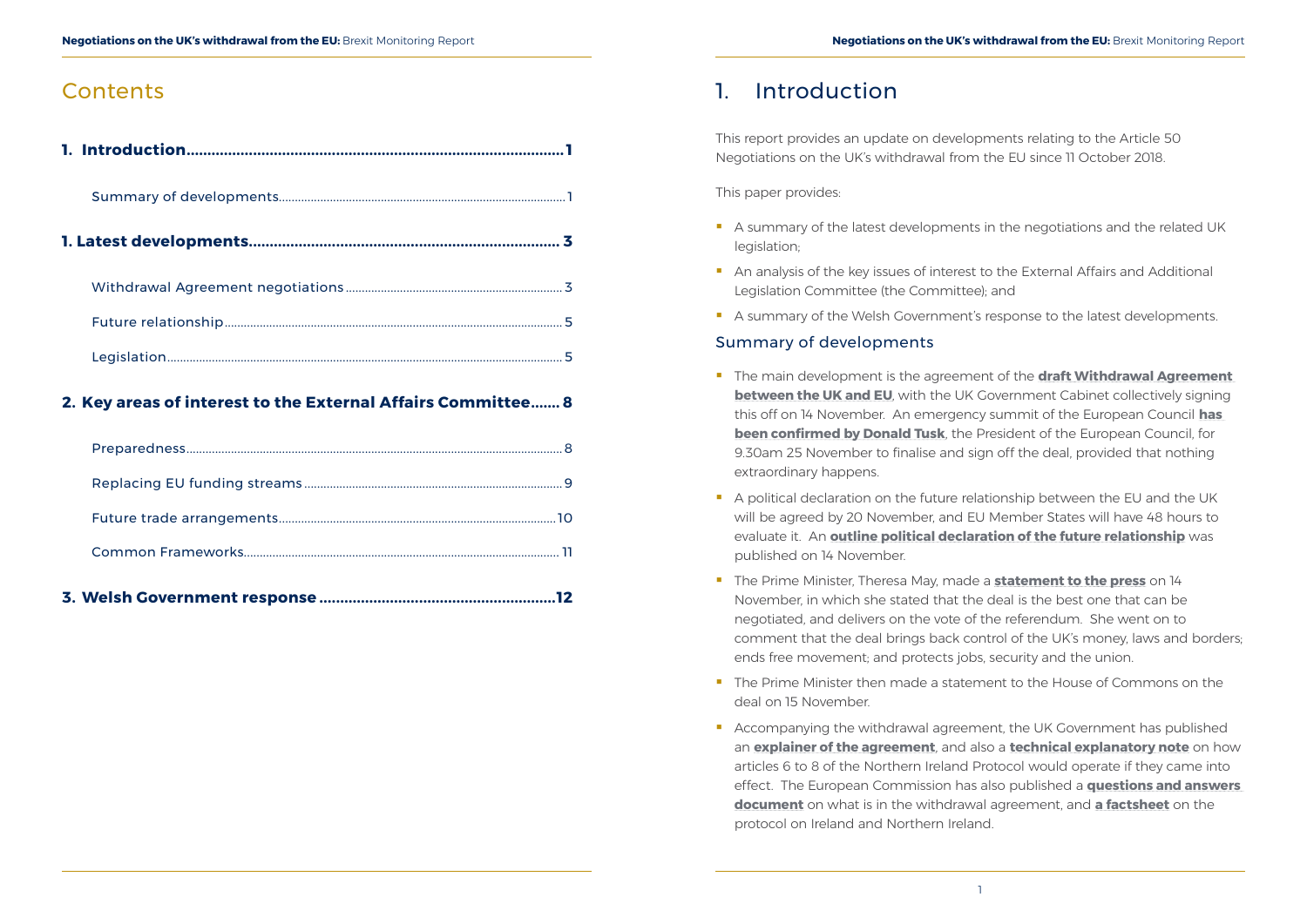- <span id="page-3-0"></span>**The Welsh Government [issued a statement](https://twitter.com/WelshGovernment?ref_src=twsrc%5Egoogle%7Ctwcamp%5Eserp%7Ctwgr%5Eauthor)** (ahead of the publication of the deal and associated documents) on 14 November stating that the deal needed to enable a future relationship with the EU that secures full and unfettered access to the single market and participation in a customs union. It stated that it needed to study the detail of the deal, and that all parts of the UK need time to scrutinise its proposals.
- On 13 November, the House of Commons Library published an updated version of **Brexit: devolved legislature business**.

#### 1. Latest developments

#### Withdrawal Agreement negotiations

The most significant event in the negotiations since 11 October was the agreement of the **[draft Withdrawal Agreement between the UK and EU](https://assets.publishing.service.gov.uk/government/uploads/system/uploads/attachment_data/file/756374/14_November_Draft_Agreement_on_the_Withdrawal_of_the_United_Kingdom_of_Great_Britain_and_Northern_Ireland_from_the_European_Union.pdf)**, with the UK Government Cabinet collectively signing this off on 14 November. An emergency summit of the European Council **[has been confirmed by Donald Tusk](https://www.consilium.europa.eu/en/press/press-releases/2018/11/15/remarks-by-president-donald-tusk-after-his-meeting-with-brexit-eu-chief-negotiator-michel-barnier/)**, the President of the European Council, for 9.30am 25 November to finalise and sign off the deal, provided that nothing extraordinary happens. The text below sets out the timeline leading up to this, highlighting key events over this period.

The European Council held a summit on 17-18 October, during which the heads of all the **[EU Member States met to discuss Brexit](https://www.consilium.europa.eu/en/meetings/european-council/2018/10/18/)**, amongst other matters.

> [...] if the UK decided that an extension of the transition period would be helpful to reach a deal, I am sure that the leaders would be ready to consider it positively.

On 18 October, the President of the European Council, **[Donald Tusk made a](https://www.consilium.europa.eu/en/press/press-releases/2018/10/18/remarks-by-president-donald-tusk-after-the-european-council-meetings-on-17-and-18-october-2018/)  [statement](https://www.consilium.europa.eu/en/press/press-releases/2018/10/18/remarks-by-president-donald-tusk-after-the-european-council-meetings-on-17-and-18-october-2018/)** indicating that 'not enough progress has been made' to achieve an agreement and that he would be ready to 'convene a European Council on Brexit, if and when the EU negotiator reports that decisive progress has been made'.

On 22 October, having restated that 95 per cent of the Withdrawal Agreement is now settled, up from the 80 per cent figure quoted in Summer 2018, the UK Prime Minister, Theresa May, provided **[an update](https://hansard.parliament.uk/Commons/2018-10-22/debates/92803368-83B2-4DAC-8538-7759D29A9E8C/OctoberEUCouncil)** on the outstanding 5 per cent – namely, an agreement on the Irish border. She reported:

> [We must make the commitment to] create an option to extend the implementation period as an alternative to the backstop. I have not committed to extending the implementation period. I do not want to extend the implementation period, and I do not believe that extending it will be necessary.

What I am saying is that if, at the end of 2020, our future relationship is not quite ready, the proposal is that the UK would be able to make a sovereign choice between the UK-wide customs backstop or a short extension of the implementation period.

Donald Tusk's statement also highlighted the possibility that: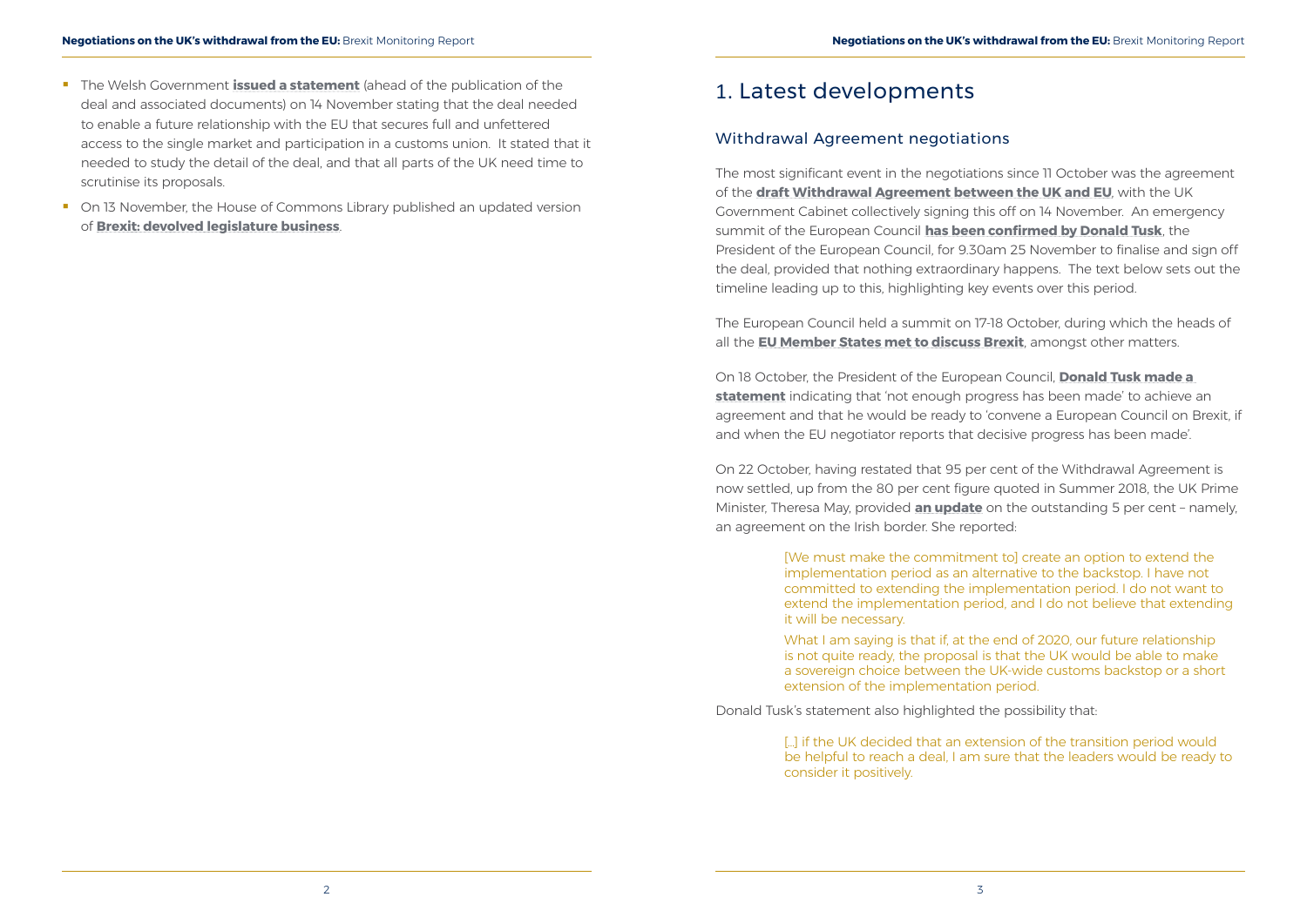<span id="page-4-0"></span>On 22 October, the Welsh Government's **[European Advisory Group](https://beta.gov.wales/european-advisory-group)** published the minutes for its meeting held on 20 September. These minutes highlight that a short extension of the implementation period would be in line with the Group's call 'for the UK to request that the EU offers more flexibility regarding timings to secure a mutually beneficial deal between the UK and the EU'. This was reiterated by the Cabinet Secretary for Finance, Mark Drakeford, **[in a statement the same day](https://gov.wales/about/cabinet/cabinetstatements/2018/eunegotiationsupdate/?lang=en)**.

> [...] happy to give evidence to the [House of Commons, Exiting the EU] Committee when a deal [on the Withdrawal Agreement] is finalised, and currently expect 21 November to be suitable.

However, **[in a letter dated 24 October](https://www.parliament.uk/documents/commons-committees/Exiting-the-European-Union/17-19/Correspondence/2018-10-24-SoS-to-Chair-17-19.pdf)**, Dominic Raab, the Secretary of State for Exiting the European Union, indicated that he would be:

In a speech on 12 November, Theresa May provided an update on the Brexit negotiations, **[stating](https://www.gov.uk/government/speeches/pm-speech-to-the-lord-mayors-banquet-12-november-2018)**:

This will not be an agreement at any cost.

Any deal must ensure we take back control of our laws, borders and money. It must secure the ability to strike new trade deals around the world.

Following an **[update](https://www.bbc.co.uk/news/uk-politics-46188790)** provided to the Cabinet on the state of play of negotiations on the morning of 13 November, Downing Street said that a 'small number of issues' remained unresolved.

However, later that afternoon it emerged that a deal on a technical level had been reached and that there would be a Cabinet meeting on 14 November.The UK Government Cabinet collectively agreed to sign this off on 14 November. The Prime Minister, Theresa May, **[made a statement to the press on 14 November](https://www.gov.uk/government/speeches/pms-statement-on-brexit-14-november-2018)**, stating that:

> I firmly believe that the draft Withdrawal Agreement was the best that could be negotiated…

When you strip away the detail, the choice before us is clear. This deal which delivers on the vote of the referendum, which brings back control of our money, laws and borders; ends free movement; protects jobs, security and our union; or leave with no deal; or no Brexit at all.

I know that there will be difficult days ahead. This is a decision which will come under intense scrutiny and that is entirely as it should be and entirely understandable.

But the choice was this deal, which enables us to take back control and to build a brighter future for our country, or going back to square one with more division, more uncertainty and a failure to deliver on the referendum.

#### Future relationship

On 31 October, HMRC published an updated **[partnership pack: preparing for](https://www.gov.uk/government/publications/partnership-pack-preparing-for-a-no-deal-eu-exit)  [changes at the UK border after a 'no deal' EU exit](https://www.gov.uk/government/publications/partnership-pack-preparing-for-a-no-deal-eu-exit)**. The pack is designed to 'help support businesses for day one if we leave the EU without a deal'.

In the meeting of the EU's College of Commissioners in Strasbourg on 13 November 2018, the **[agenda](http://ec.europa.eu/transparency/regdoc/rep/10060/2018/FR/OJ-2018-2272-F1-FR-MAIN-PART-1.PDF?utm_source=POLITICO.EU&utm_campaign=a6acca9c80-EMAIL_CAMPAIGN_2018_11_13_05_42&utm_medium=email&utm_term=0_10959edeb5-a6acca9c80-190365317)** included a communication on an emergency response plan preparing for the UK's withdrawal from the EU, and a discussion on whether UK nationals would need a visa to travel to the EU.

That same day, the European Commission published proposals in the case of a 'no deal' Brexit. These proposals included that UK nationals could travel to the EU **[without needing a visa](http://europa.eu/rapid/press-release_IP-18-6402_en.htm?utm_source=POLITICO.EU&utm_campaign=36c28c1784-EMAIL_CAMPAIGN_2018_11_14_02_15&utm_medium=email&utm_term=0_10959edeb5-36c28c1784-190365317)** (if that notion was reciprocated by the UK for EU nationals). As well as intensifying its preparedness work, the Commission outlined its **[contingency plan](http://europa.eu/rapid/press-release_IP-18-6403_en.htm)** in the event of a 'no deal' scenario.

The political declaration on the future relationship between the EU and the UK will be agreed by 20 November, and EU Member States will have 48 hours to evaluate it. An **[outline political declaration of the future relationship](https://assets.publishing.service.gov.uk/government/uploads/system/uploads/attachment_data/file/756378/14_November_Outline_Political_Declaration_on_the_Future_Relationship.pdf)** was published on 14 November.

#### Legislation

The **[Agriculture Bill](https://services.parliament.uk/bills/2017-19/agriculture.html)** is currently at the Committee Stage in the House of Commons, with the **[Public Bill Committee](https://services.parliament.uk/Bills/2017-19/agriculture/committees/houseofcommonspublicbillcommitteeontheagriculturebill201719.html)** expected to report by 20 November. The Bill aims to provide the legal framework for leaving the Common Agricultural Policy and establishing new systems for agricultural and land management support across the UK. Schedule 3 of the Bill applies specifically to Wales and these powers were included at the request of the Welsh Government. These powers allow Welsh Ministers to continue making payments to farmers and land managers after Brexit, to make changes to current schemes and to implement replacement schemes. These powers are intended to be time-limited until the Welsh Government brings forward its own Agriculture Bill, which is expected before the end of this Assembly.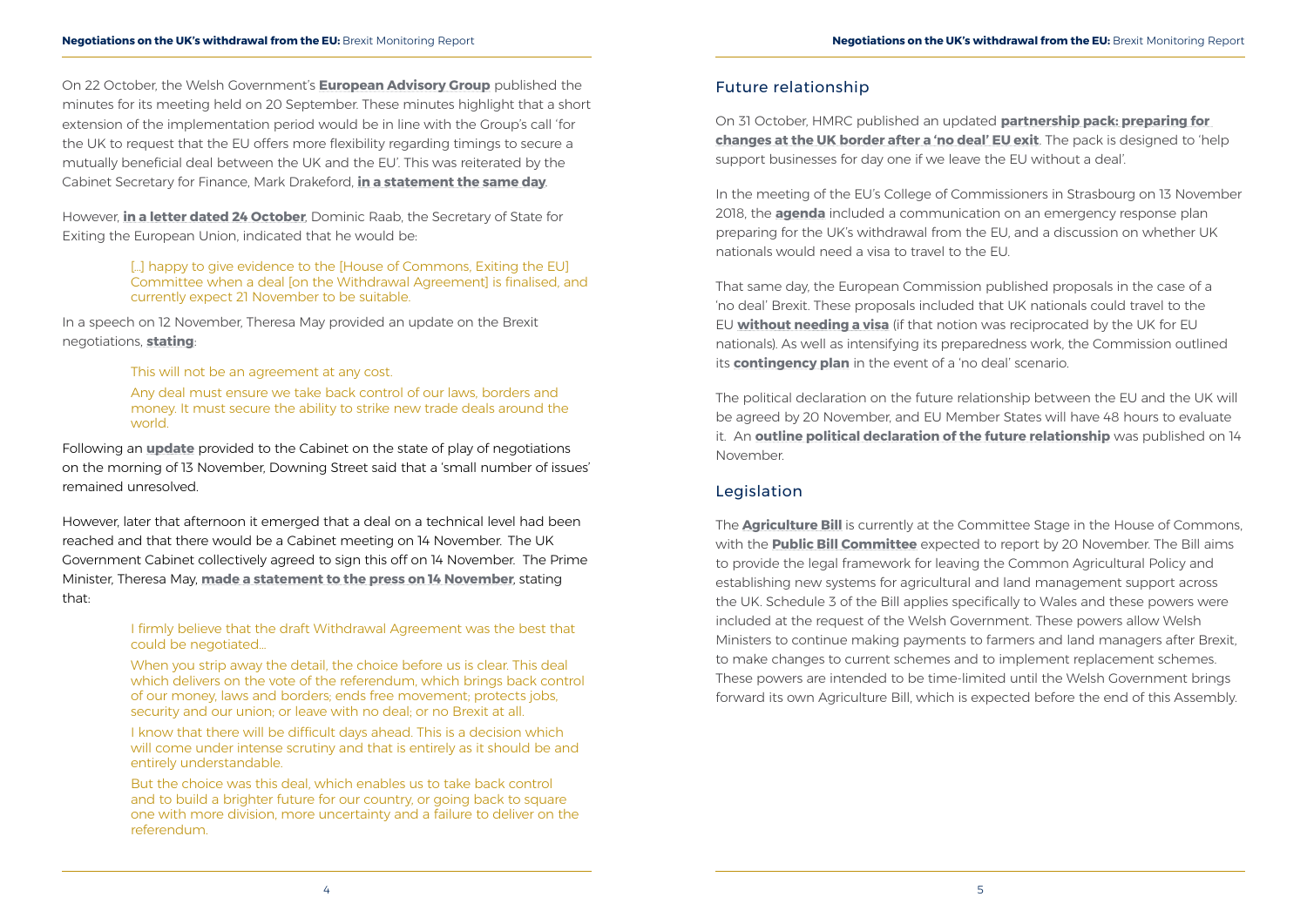The **[Fisheries Bill](https://services.parliament.uk/bills/2017-19/fisheries.html)** was introduced in the House of Commons on 25 October. The date for Second Reading has not yet been announced. The main aims of the Bill are to control access to UK waters; to ensure that the UK can set its own fishing quota; to protect the marine environment; and to set out how the UK Government and the devolved administrations will work together on fisheries management. As in the case of the Agriculture Bill, the Welsh Government has stated that it will bring forward a Welsh Fisheries Bill.

The **[Healthcare \(International Arrangements\) Bill](https://services.parliament.uk/bills/2017-19/healthcareinternationalarrangements.html)** is the latest Brexit bill to be introduced in Parliament, having had its First Reading on 26 October. The Bill provides the Secretary of State with powers to fund and arrange healthcare outside the UK and to give effect to reciprocal healthcare agreements between the UK and other countries. The Assembly's legislative consent will be required during the passage of the Bill.

In the Assembly, the **[Law Derived from the European Union \(Wales\) Act](http://senedd.assembly.wales/mgIssueHistoryHome.aspx?IId=21280)** (the LDEU Act) was passed on 21 March and received Royal Assent on 6 June. However, as part of the intergovernmental agreement reached with the UK Government in relation to the EU Withdrawal Act, the Welsh Government committed to repeal the LDEU Act. This would be done by regulation under section 22 of the Act. The draft regulations were laid before the Assembly on 8 June, and the 60-day period for representations expired on 1 October. One representation was received from the Constitutional and Legislative Affairs Committee. Following the laying of a **[statement](https://gov.wales/about/cabinet/cabinetstatements/2018/59953026/?lang=en)** on 13 November, the Welsh Ministers now intend to seek an Assembly resolution to approve the regulations and repeal the Act.

In terms of **subordinate legislation,** UK Government Ministers have said that they expect to lay around 800 Statutory Instruments (SIs) to prepare the statute book for exit day. So far, 129 Brexit-related SIs have been laid since the EU Withdrawal Act received Royal Assent on 26 June 2018, and 16 have completed their passage through Parliament.

In the Assembly, the Constitutional and Legislative Affairs Committee will be responsible for sifting and scrutinising regulations made by Welsh Ministers under the powers in the EU (Withdrawal) Act. The Committee has agreed a **[protocol](http://www.senedd.assembly.wales/documents/s80117/Protocol%20-%20October%202018.pdf)** with the Welsh Government for the scrutiny of these regulations. The protocol includes a commitment to an early warning system for SIs that are to be introduced, and an even flow of regulations.

Following changes to Assembly Standing Orders in October, Standing Order 30C requires that, for regulations made by UK Ministers under the EU (Withdrawal) Act, the Welsh Government must lay a **[written statement](http://senedd.assembly.wales/mgIssueHistoryHome.aspx?IId=23211)** notifying the Assembly of the regulations in question. Where the regulations amend primary legislation, the Welsh Government must also lay a **[Statutory Instrument Consent Memorandum](http://senedd.assembly.wales/mgIssueHistoryHome.aspx?IId=20457)** (SICM) under Standing Order 30A. The Welsh Government has now laid two SICMs and 13 written statements relating to regulations to be made by UK Ministers in devolved areas.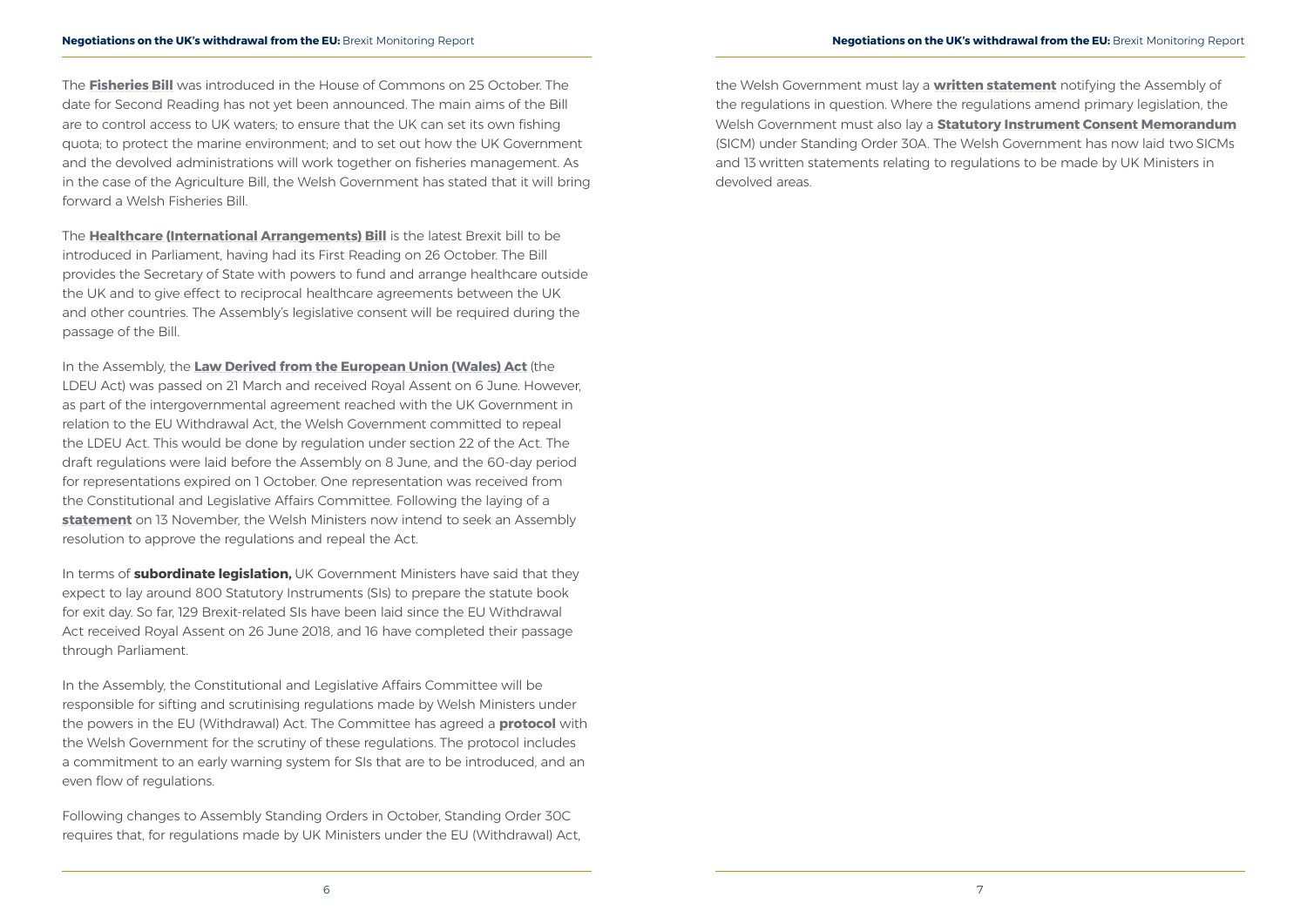## <span id="page-6-0"></span>2. Key areas of interest to the External Affairs Committee

#### Preparedness

A number of House of Commons and House of Lords Select Committees have taken evidence from Secretaries of State and Permanent Secretaries on preparedness in relation to aspects of Brexit. On **[23 October](http://data.parliament.uk/writtenevidence/committeeevidence.svc/evidencedocument/health-and-social-care-committee/impact-of-a-no-deal-brexit-on-health-and-social-care/oral/92043.html)**, the House of Commons' Health and Social Care Committee questioned Matt Hancock MP, the UK Government Secretary of State for Health and Social Care, on the likely impact of a 'no deal' Brexit on the health and social care sector. The session covered the key risks to patients, health and care services and companies, as well as the effectiveness of planning by the UK Government and stakeholders for a 'no deal' scenario.

On 23 October, the House of Lords' EU Energy and Environment Sub-Committee **[wrote to Michael Gove MP](https://www.parliament.uk/business/committees/committees-a-z/lords-select/eu-energy-environment-subcommittee/news-parliament-2017/defra-no-deal-concerns/)**, Secretary of State for Environment, Food and Rural Affairs to highlight five 'serious concerns' in his department's preparations for a 'no deal' Brexit scenario. The Sub-Committee subsequently held a scrutiny session on 23 October with Claire Perry MP, Minister of State for Energy and Clean Growth, relating to no deal preparations relating to energy and the environment, following which it **[wrote to her](https://www.parliament.uk/business/committees/committees-a-z/lords-select/eu-energy-environment-subcommittee/news-parliament-2017/letter-energy-climate-no-deal/)** regarding questions that remained following her session.

On 7 November, the House of Lords' EU Energy and Environment Sub-Committee published its **[report on chemical regulations after Brexit](https://www.parliament.uk/business/committees/committees-a-z/lords-select/eu-energy-environment-subcommittee/news-parliament-2017/brexit-chemical-regulations-report/)**. It found that the UK Government's preparations for regulating chemicals after Brexit are not progressing quickly enough, risking human and environmental health and with potentially severe consequences for the chemicals sector.

On 12 November, the House of Lords' EU Internal Market Sub-Committee **[held a](https://www.parliament.uk/business/committees/committees-a-z/lords-select/eu-internal-market-subcommittee/news-parliament-2017/future-uk-eu-transport-chirs-grayling/)  [session with Chris Grayling MP](https://www.parliament.uk/business/committees/committees-a-z/lords-select/eu-internal-market-subcommittee/news-parliament-2017/future-uk-eu-transport-chirs-grayling/)**, Secretary of State for Transport, on road, rail and maritime transport and contingency planning for the sector in the event of a 'no deal' scenario.

On 13 and 14 November, the House of Commons' Home Affairs Committee held scrutiny sessions with the Minister for Policing and **[senior officials within the](https://www.parliament.uk/business/committees/committees-a-z/commons-select/home-affairs-committee/news-parliament-2017/work-of-home-office-evidence-17-19/)  [department and its agencies](https://www.parliament.uk/business/committees/committees-a-z/commons-select/home-affairs-committee/news-parliament-2017/work-of-home-office-evidence-17-19/)**. Issues covered included the preparations the Home Office is making to ensure that UK policing and security capabilities are maintained in the event of the UK exiting the EU without a deal in March 2019; and UK border operations and readiness for Brexit, focusing on staffing and IT systems.

On 14 November, the House of Commons' Public Accounts Committee published its report on **[DEFRA's progress of Brexit](https://publications.parliament.uk/pa/cm201719/cmselect/cmpubacc/1514/151402.htm)**. This found that:

> There is a high level of risk in the Department's portfolio, with many of its plans dependent on co-operation from other departments, the devolved administrations and agencies and the goodwill of EU member states. The Department is too complacent about the levels of disruption or interruption to trade that may be faced. Fundamental issues for food, chemical and animal importers and exporters are yet to be resolved.

#### Replacing EU funding streams

On 14 November, **the Assembly debated** the Finance Committee's report into the **[replacement of EU funding streams in Wales](http://www.assembly.wales/laid%20documents/cr-ld11748/cr-ld11748-e.pdf)**. Wales currently receives **[around](https://seneddresearch.blog/2018/09/25/replacing-eu-funding-streams-the-case-for-future-funding-for-wales/)  [£680 million](https://seneddresearch.blog/2018/09/25/replacing-eu-funding-streams-the-case-for-future-funding-for-wales/)** per year from EU funding streams, including Structural Funds, the Common Agricultural Policy, and Horizon 2020. The Committee's report made 11 recommendations, which **[were all accepted](http://www.assembly.wales/laid%20documents/gen-ld11815/gen-ld11815-e.pdf)** by the Welsh Government. Key recommendations include that Wales should be 'not a penny worse off' in terms of funding as a result of Brexit, and that the UK Shared Prosperity Fund and agricultural support should be devolved to give the Welsh Government maximum flexibility to shape policy.

Since the report has been published, there have been **[a number of developments](https://seneddresearch.blog/2018/11/09/assembly-to-debate-finance-committee-report-on-replacing-eu-funding-in-wales/)** relating to regional development and agricultural support.

The Welsh Government has allocated £350,000 from its EU Transition Fund to build a partnership with the Organisation for Economic Co-Operation and Development to inform its future regional investment approach and the implementation of its economic action plan. The Wales Office held a stakeholder event in Cardiff on the UK Shared Prosperity Fund on 8 and 9 November. The First Minister stated in Plenary that it is not clear how the fund will operate, how much money will be available, or how it will interact with the devolution settlement. He went on to say that the Wales Office appears to have cut across devolved responsibilities despite having no powers of its own in this area.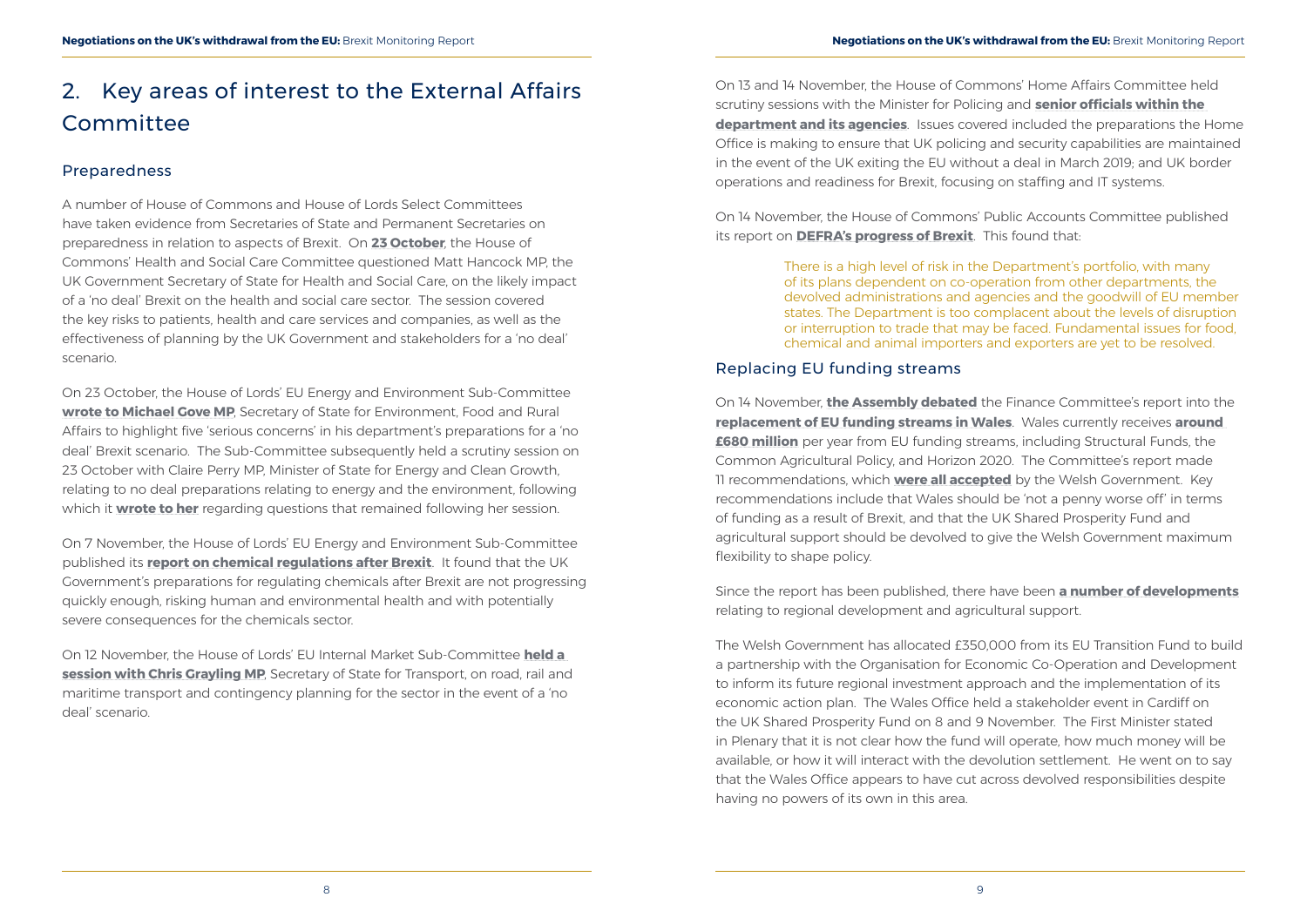<span id="page-7-0"></span>On 14 November, there was a Westminster Hall debate on **[the UK Shared](https://hansard.parliament.uk/commons/2018-11-14/debates/13734378-A7FF-434B-B553-8BCC07242223/SharedProsperityFundWales)  [Prosperity Fund and Wales](https://hansard.parliament.uk/commons/2018-11-14/debates/13734378-A7FF-434B-B553-8BCC07242223/SharedProsperityFundWales)**. During this, the Parliamentary Under-Secretary of State for Wales, Nigel Adams MP, confirmed that the UK Government will consult on the fund by the end of 2018, and that it is committed to engaging with the devolved administrations as it develops its proposals.

The UK Government Secretary of State for Environment, Food and Rural Affairs, Michael Gove MP, **[announced an independent review](https://www.gov.uk/government/news/fair-funding-for-farmers-across-all-parts-of-the-uk)** of post-Brexit agricultural funding levels across the UK from 2020-22 on 16 October, which has committed to not using the Barnett formula to exclusively determine allocations to the UK nations.

The Wales Civil Society Forum on Brexit (set up by the Wales Governance Centre and the Wales Council for Voluntary Action) **[presented its concerns](http://sites.cardiff.ac.uk/wgc/2018/10/24/welsh-third-sectors-brexit-asks-shared-with-welsh-government/)** to the Cabinet Secretary for Finance on 24 October. These include its fears that the UK Shared Prosperity Fund will not give Wales the level of funding it currently receives from Structural Funds, will deprioritise tackling poverty and social exclusion, and will not be shaped by the public, private and third sectors in Wales.

#### Future trade arrangements

The Welsh Affairs Committee has commenced its inquiry into **[Brexit, trade and](https://www.parliament.uk/business/committees/committees-a-z/commons-select/welsh-affairs-committee/inquiries/parliament-2017/brexit-trade-customs-17-19/)  [customs](https://www.parliament.uk/business/committees/committees-a-z/commons-select/welsh-affairs-committee/inquiries/parliament-2017/brexit-trade-customs-17-19/)**, focussing on what different options for future UK-EU trade and customs arrangements would mean for Wales, and what opportunities there are for Wales in securing new trade agreements with non-EU nations. The Cabinet Secretary for Economy and Transport **[submitted written evidence](http://data.parliament.uk/writtenevidence/committeeevidence.svc/evidencedocument/welsh-affairs-committee/brexit-trade-and-customs-implications-for-wales/written/91632.html)** to the inquiry, which was published on 30 October. In oral evidence to the Committee on 12 November, the President of the Irish Road Haulage Association told the Committee that they are looking at alternative shipping routes such as Rosslare to Cherbourg. In relation to how prepared Welsh ports are for a 'no deal' scenario, the policy director of the UK Road Haulage Association commented 'I would say not prepared at all'.

The Scottish Parliament's Finance and Constitution Committee **[published its](https://sp-bpr-en-prod-cdnep.azureedge.net/published/FCC/2018/10/31/Report-on-Trade-Bill-LCM/FCC-S5-18-11.pdf)  [report](https://sp-bpr-en-prod-cdnep.azureedge.net/published/FCC/2018/10/31/Report-on-Trade-Bill-LCM/FCC-S5-18-11.pdf)** into the UK Government's Trade Bill Legislative Consent Motion on 31 October. The report did not recommend that the Scottish Parliament gave legislative consent to the Bill unless the clauses that constrain the powers of Scottish Ministers in devolved areas are removed. It also called on the UK and Scottish Governments to resolve their impasse on the operation and meaning of the Sewel Convention, and noted its disappointment that the Bill is silent on the role of devolved administrations in negotiating post-Brexit trade arrangements.

#### Common Frameworks

On 13 November, the UK Government **[published the first report](https://www.gov.uk/government/publications/the-european-union-withdrawal-act-and-common-frameworks-report)** on common frameworks and the use made by the UK Government of powers under section 12 of the EU (Withdrawal) Act. This highlighted that the UK Government has not yet made any regulations under this Act to temporarily freeze the Assembly's powers. It goes on to state that:

> On the basis of the significant joint progress on future frameworks, and the continued collaboration to ensure the statute book is ready for exit day, the UK Government has concluded that it does not need to bring forward any section 12 regulations at this juncture. On this basis, the Scottish and Welsh Governments continue to commit to not diverging in ways that would cut across future frameworks, where it has been agreed they are necessary or where discussions continue.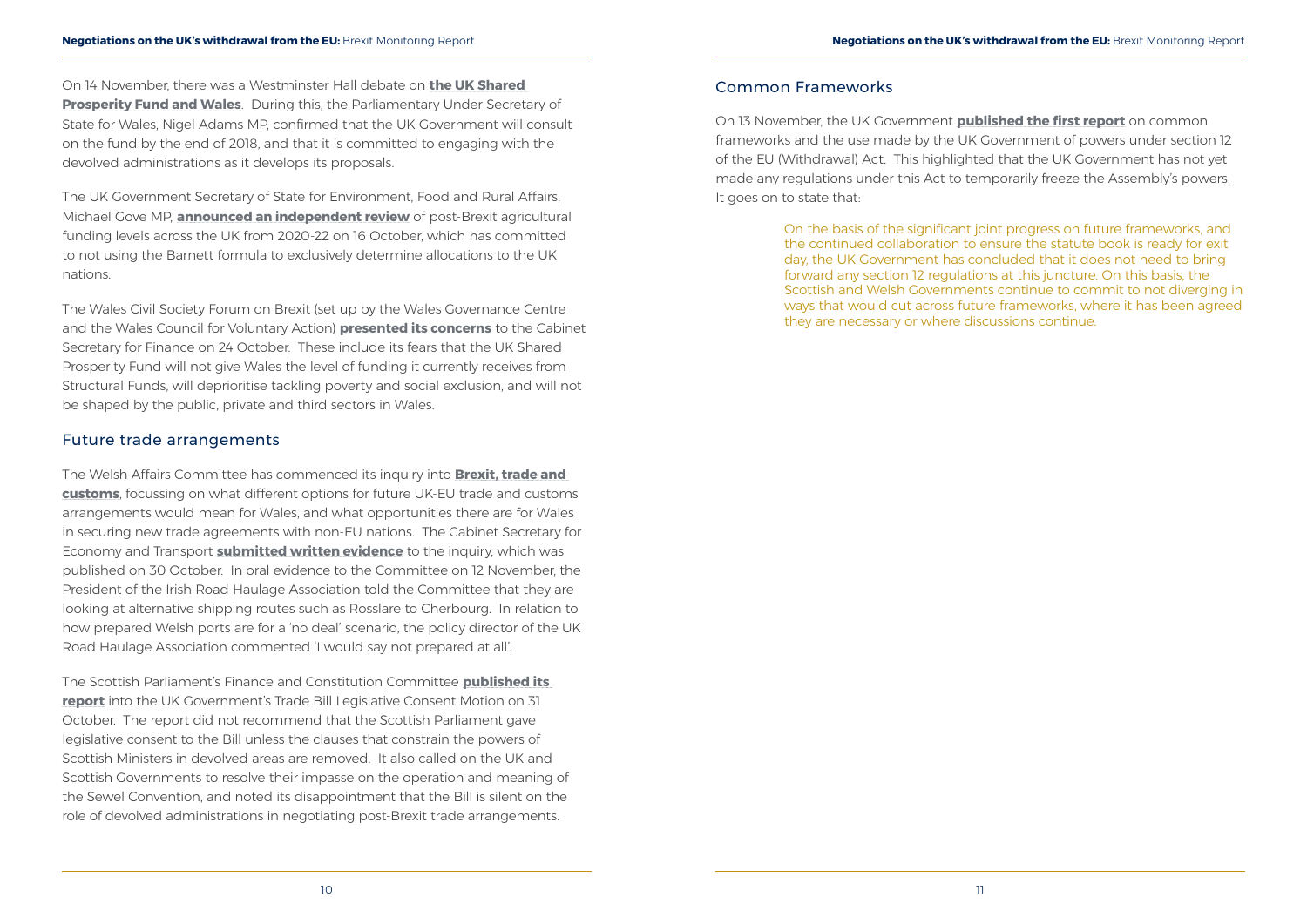#### <span id="page-8-0"></span>3. Welsh Government response

Giving **evidence to the Committee** on 11 October, Robin Walker MP, Parliamentary Under-Secretary of State for Exiting the European Union stated:

> We want to ensure that we've taken on board the views of the devolved administrations, […] but it's not a situation in which, politically, they can necessarily drive the UK position on these issues more broadly, and that's the nature of the discussions we sometimes have to have in these forums: to explain where we agree, where we disagree, where there is important information we can take on board, but also where we may not reach agreement.

A fifth meeting of the Interparliamentary Forum on Brexit was held in the National Assembly for Wales on 25 October. Following the meeting, a **[joint statement](http://senedd.assembly.wales/documents/s80088/Interparliamentary%20forum%20on%20Brexit%20-%20statement%2025%20October%202018.pdf)** was issued reasserting in relation to intergovernmental arrangements that 'the consensus view of committees is that the Joint Ministerial Committee (JMC) mechanism is not fit for purpose'. However, Robin Walker MP did not concede to Welsh Government's proposal for a Council of Ministers, **stating** that additional work streams have been created:

> I think we've also recognised […] that there needs to be additional machinery to support this process, and the ministerial forum on EU negotiations […] has been set up with the specific aim of reporting back to JMC(EN) on upcoming negotiations on the future relationship.

The First Minister gave evidence to the Committee **[on 5 November](http://record.assembly.wales/Committee/5056)**. When asked how often the Welsh Government is updated by the UK Government on Article 50 negotiations, the First Minister said that it's "as and when, really."

> At the moment, we have no real understanding of what the final deal might look like. We've been proactive in putting forward our own policy positions. We've done that, of course, with the different White Papers that we have published. There is involvement in the negotiations in the sense that we have pressurised the UK Government to make sure that we are involved.

[...] earlier ministerial engagement would have provided a more timely opportunity to discuss and agree matters such as including family members in the [EU settlement scheme] while still in its planning stages.

However he did say that devolved involvement in the negotiations has improved since March 2017 but that there was still room for "greater involvement." According to the First Minister:

> […]one of the issues that needs to be resolved is that the UK Government sometimes takes the view that international relations are not devolved and that, therefore, we don't need to be consulted on issues that are international issues but which nevertheless have an effect on devolved areas—health being one, for example.

He went on to say that the Welsh Government does not know beforehand what the UK Government's negotiating position is and that they have to "read in the newspapers" what might come out of the negotiations.

With regards to the Assembly's involvement in any Brexit deal, the First Minister said that "there will be a vote" and that the question of what such a motion would look like would need further discussion. He said:

> I always took the view that any agreement should be confirmed by the Parliaments, plural, of the UK and not just Westminster, because there are so many devolved areas that are affected. So, yes, there will have to

# be a debate.

More recently, the Welsh Government's Cabinet Secretary for Health and Social Services, Vaughan Gething AM, and his Scottish Counterpart, Jeane Freeman MSP, wrote **[a joint letter to the UK Minister for Immigration](https://www.itv.com/news/wales/2018-10-27/welsh-and-scottish-health-secretaries-concerned-of-lack-of-meaningful-engagement-on-brexit-from-uk-government/)**, Caroline Nokes MP. In that letter they ask the UK Government to reconsider its decision not to include family members in its **[EU Settlement Scheme](https://www.gov.uk/government/publications/eu-settlement-scheme-statement-of-intent)** and offer to host a pilot of doing so in Wales and Scotland. They said that if the UK Government did not do so 'we would not feel comfortable actively promoting the scheme to health and social care staff in Wales and Scotland'. The letter also reports:

On 30 October, Mark Drakeford, the Cabinet Secretary for Finance, issued a **[written statement](https://gov.wales/about/cabinet/cabinetstatements/2018/wgbudgetresponse2018/?lang=en)** responding to the UK Autumn Budget 2018, referring to the implications for Wales:

> Brexit continues to weigh on growth prospects for both Wales and the UK as whole. While the Chancellor spoke yesterday about the promise of more funding to come in the event of a good Brexit deal. The negotiations between the UK and the EU remains far from certain and the threat of a disruptive and disastrous no deal Brexit, which would hit Wales disproportionally hard, edges ever closer.

In reply to a question not reached in Plenary on 13 November, the Cabinet Secretary for Finance provided an update on the Welsh Government's discussions with the UK Government regarding Brexit:

> Ministers continue to strongly make the case for a Brexit that protects the interests of Wales at every opportunity. In recent weeks these have included bilateral ministerial phone calls, a ministerial forum, and the British-Irish Council. A Joint Ministerial Committee (European negotiations) will take place later today.